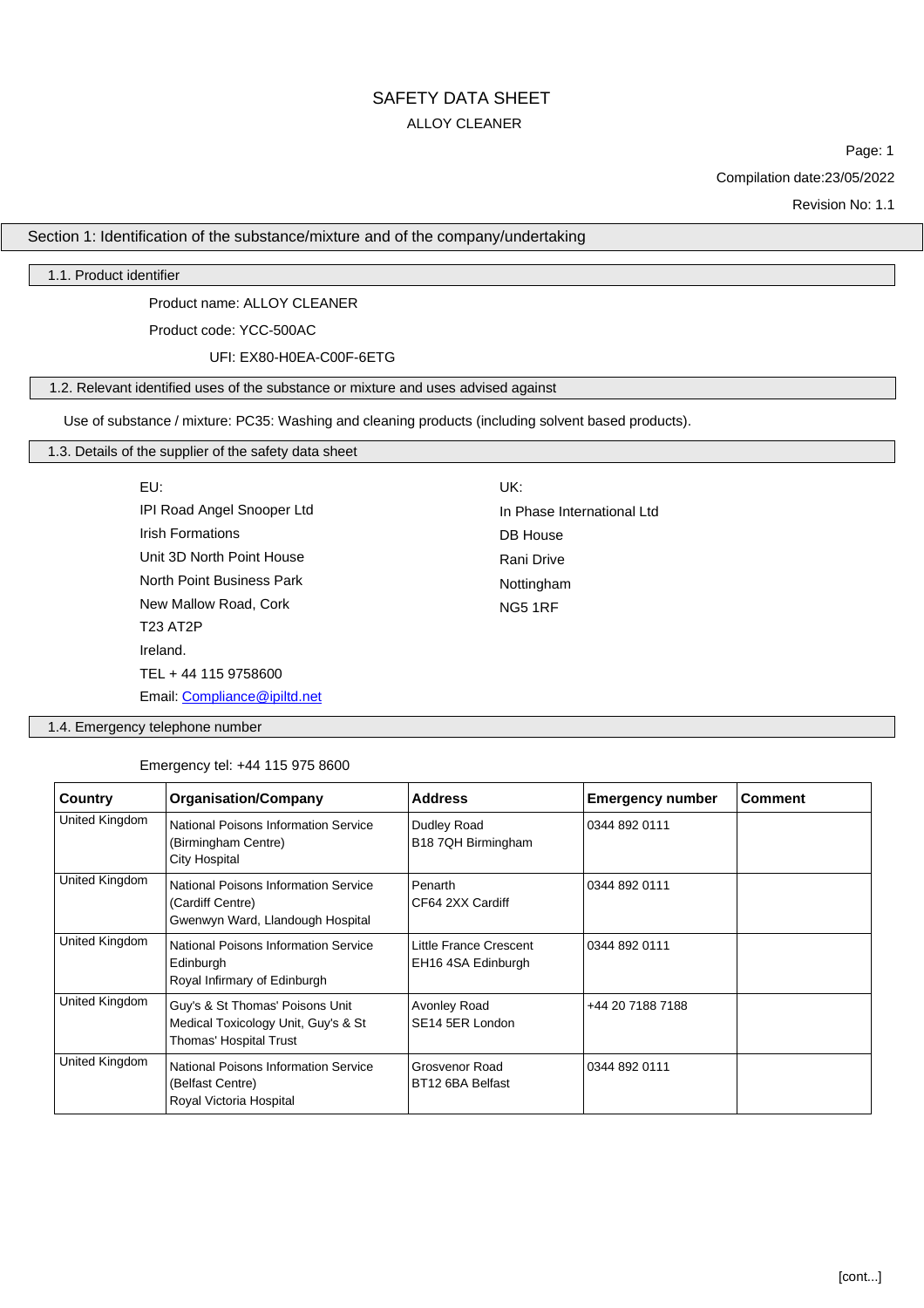## SAFETY DATA SHEET ALLOY CLEANER

Page: 2

## Section 2: Hazards identification

2.1. Classification of the substance or mixture

#### Classification under CLP: Eye Dam. 1: H318; Skin Irrit. 2: H315

Most important adverse effects: Causes skin irritation. Causes serious eye damage.

2.2. Label elements

Label elements:

Hazard statements: H315: Causes skin irritation.

H318: Causes serious eye damage.

Hazard pictograms: GHS05: Corrosion



Signal words: Danger

Precautionary statements: P102: Keep out of reach of children.

P280: Wear <protective gloves/protective clothing/eye protection/face protection>.

P302+352: IF ON SKIN: Wash with plenty of water/soap

P305+351+338: IF IN EYES: Rinse cautiously with water for several minutes.

Remove contact lenses, if present and easy to do. Continue rinsing.

P310: Immediately call a <POISON CENTER/doctor/POISON CENTER/doctor>.

P332+313: If skin irritation occurs: Get medical <advice/attention>.

2.3. Other hazards

PBT: This product is not identified as a PBT/vPvB substance.

#### Section 3: Composition/information on ingredients

3.2. Mixtures

Hazardous ingredients:

#### SECONDARY ALKANE SODIUM SALT - REACH registered number(s): 01-2119489924-20-XXXX

| <b>EINECS</b> | CAS        | PBT / WEL | <b>CLP Classification</b>                                                                | Percent |
|---------------|------------|-----------|------------------------------------------------------------------------------------------|---------|
| 307-55-2      | 97489-15-1 |           | Acute Tox. 4: H302; Skin Irrit. 2: H315;<br>Eye Dam. 1: H318; Aquatic Chronic 3:<br>H412 | 1-10%l  |

C14/C16 OLEFIN SULPHONATE SODIUM SALT - REACH registered number(s): 01-2119513401-57-XXXX

|--|

ALCOHOLS, C12-14, ETHOXYLATED (1-2.5 EO), SULFATES, SODIUM SALTS - REACH registered number(s): 01-2119488639-16-XXXX

| 500-234-8 | 68891-38-3 | Skin Irrit. 2: H315; Eye Dam. 1: H318; | 1-10% |
|-----------|------------|----------------------------------------|-------|
|           |            | Aquatic Chronic 3: H412                |       |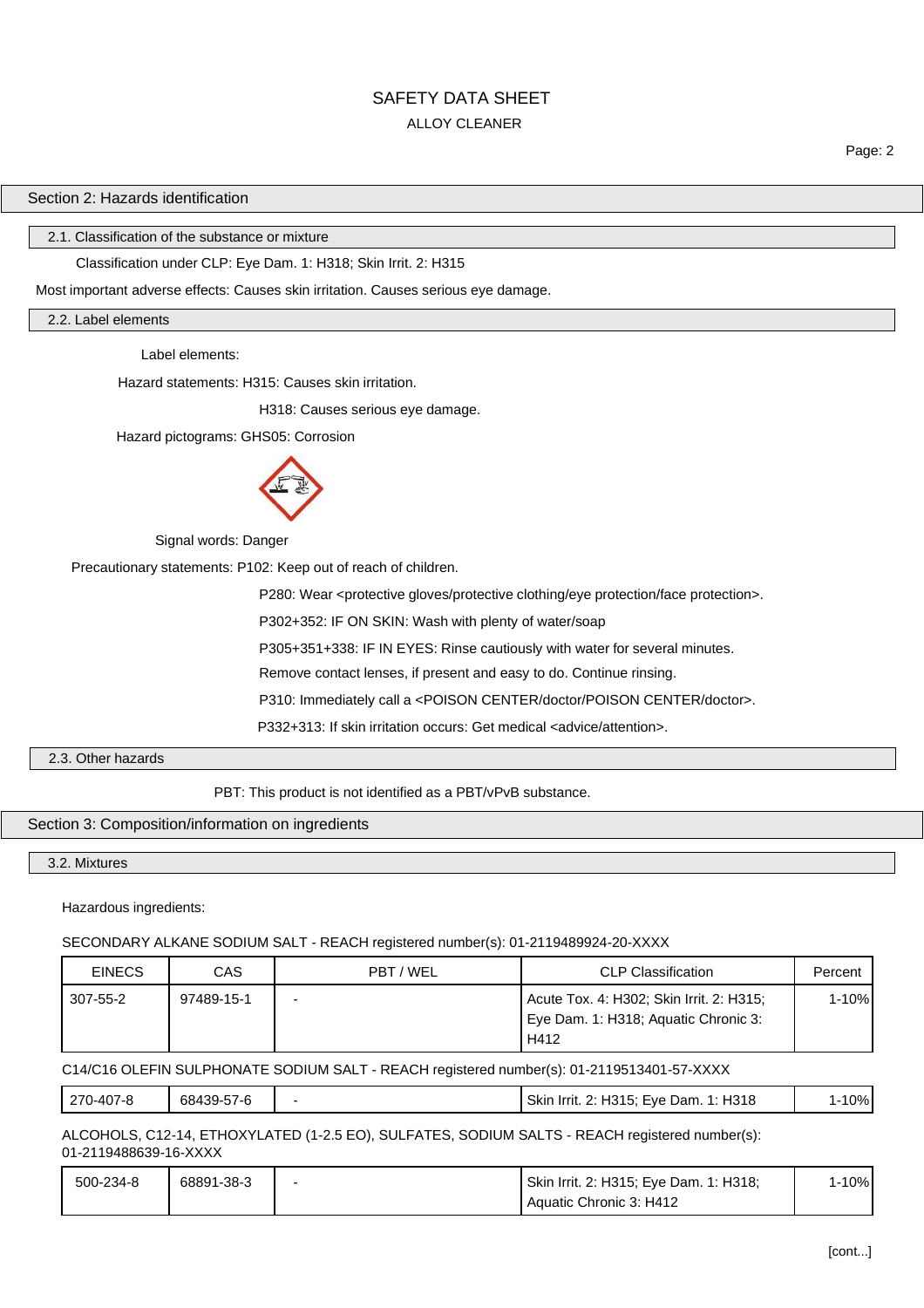## SAFETY DATA SHFFT ALLOY CLEANER

#### Section 4: First aid measures

#### 4.1. Description of first aid measures

Skin contact: Remove all contaminated clothes and footwear immediately unless stuck to skin. Wash immediately with plenty of soap and water.

Eye contact: Bathe the eye with running water for 15 minutes. Transfer to hospital for specialist examination.

Ingestion: Wash out mouth with water. Do not induce vomiting. If conscious, give half a litre of water to drink immediately. Consult a doctor.

Inhalation: Remove casualty from exposure ensuring one's own safety whilst doing so.

#### 4.2. Most important symptoms and effects, both acute and delayed

Skin contact: There may be irritation and redness at the site of contact.

Eye contact: There may be pain and redness. The eyes may water profusely. There may be severe

pain. The vision may become blurred. May cause permanent damage.

Ingestion: There may be soreness and redness of the mouth and throat. Nausea and stomach pain may occur.

Inhalation: There may be irritation of the throat with a feeling of tightness in the chest.

Delayed / immediate effects: Immediate effects can be expected after short-term exposure.

4.3. Indication of any immediate medical attention and special treatment needed

Immediate / special treatment: Eye bathing equipment should be available on the premises.

#### Section 5: Fire-fighting measures

5.1. Extinguishing media

Extinguishing media: Suitable extinguishing media for the surrounding fire should be used. Use water spray to

cool containers.

5.2. Special hazards arising from the substance or mixture

Exposure hazards: In combustion emits toxic fumes.

5.3. Advice for fire-fighters

Advice for fire-fighters: Wear self-contained breathing apparatus. Wear protective clothing to prevent contact

with skin and eyes.

#### Section 6: Accidental release measures

6.1. Personal precautions, protective equipment and emergency procedures

Personal precautions: Mark out the contaminated area with signs and prevent access to unauthorised personnel.

Do not attempt to take action without suitable protective clothing - see section 8 of SDS.

Turn leaking containers leak-side up to prevent the escape of liquid.

6.2. Environmental precautions

Environmental precautions: Do not discharge into drains or rivers. Contain the spillage using bunding.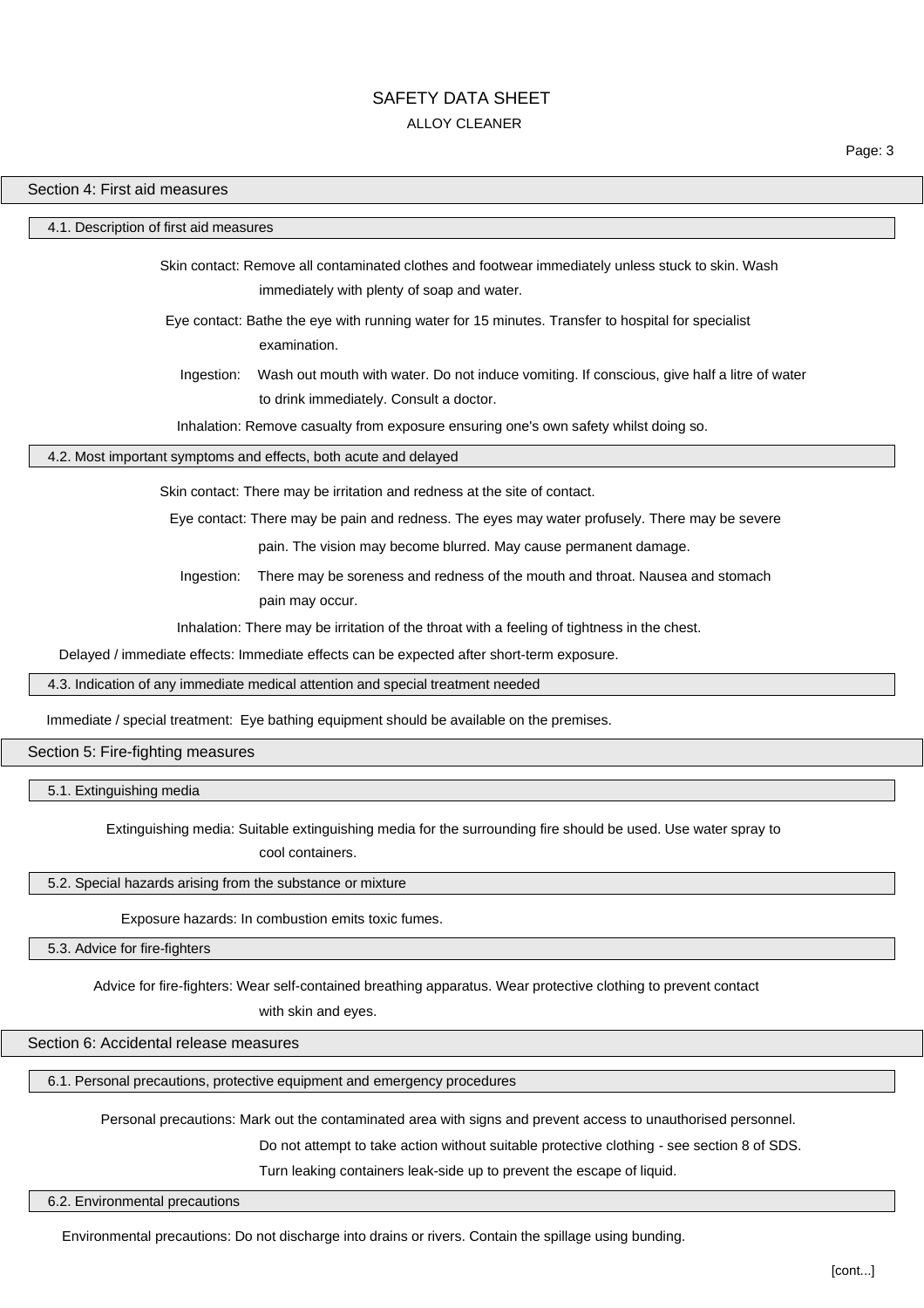# SAFETY DATA SHEET

## ALLOY CLEANER

#### 6.3. Methods and material for containment and cleaning up

Clean-up procedures: Absorb into dry earth or sand. Transfer to a closable, labelled salvage container for

disposal by an appropriate method.

#### 6.4. Reference to other sections

Reference to other sections: Refer to section 8 of SDS.

#### Section 7: Handling and storage

7.1. Precautions for safe handling

Handling requirements: Avoid direct contact with the substance. Ensure there is sufficient ventilation of the area.

Avoid the formation or spread of mists in the air.

#### 7.2. Conditions for safe storage, including any incompatibilities

Storage conditions: Store in a cool, well ventilated area. Keep container tightly closed.

Suitable packaging: It is recommended to store in original packaging

7.3. Specific end use(s)

Specific end use(s): No data available.

#### Section 8: Exposure controls/personal protection

#### 8.1. Control parameters

Workplace exposure limits: No data available.

DNEL/PNEC Values

DNEL / PNEC No data available

#### 8.2. Exposure controls

Engineering measures: Ensure there is sufficient ventilation of the area.

Respiratory protection: Self-contained breathing apparatus must be available in case of emergency.

Hand protection: Protective gloves.

Eye protection: Tightly fitting safety goggles. Ensure eye bath is to hand.

Skin protection: Protective clothing.

Environmental: An environmental assessment must be made to ensure compliance with local

environmental legislation.

Section 9: Physical and chemical properties

#### 9.1. Information on basic physical and chemical properties

State: Liquid

Colour: Various

Odour: Barely perceptible odour

Viscosity: Non-viscous

Flash point°C: 100 pH: 7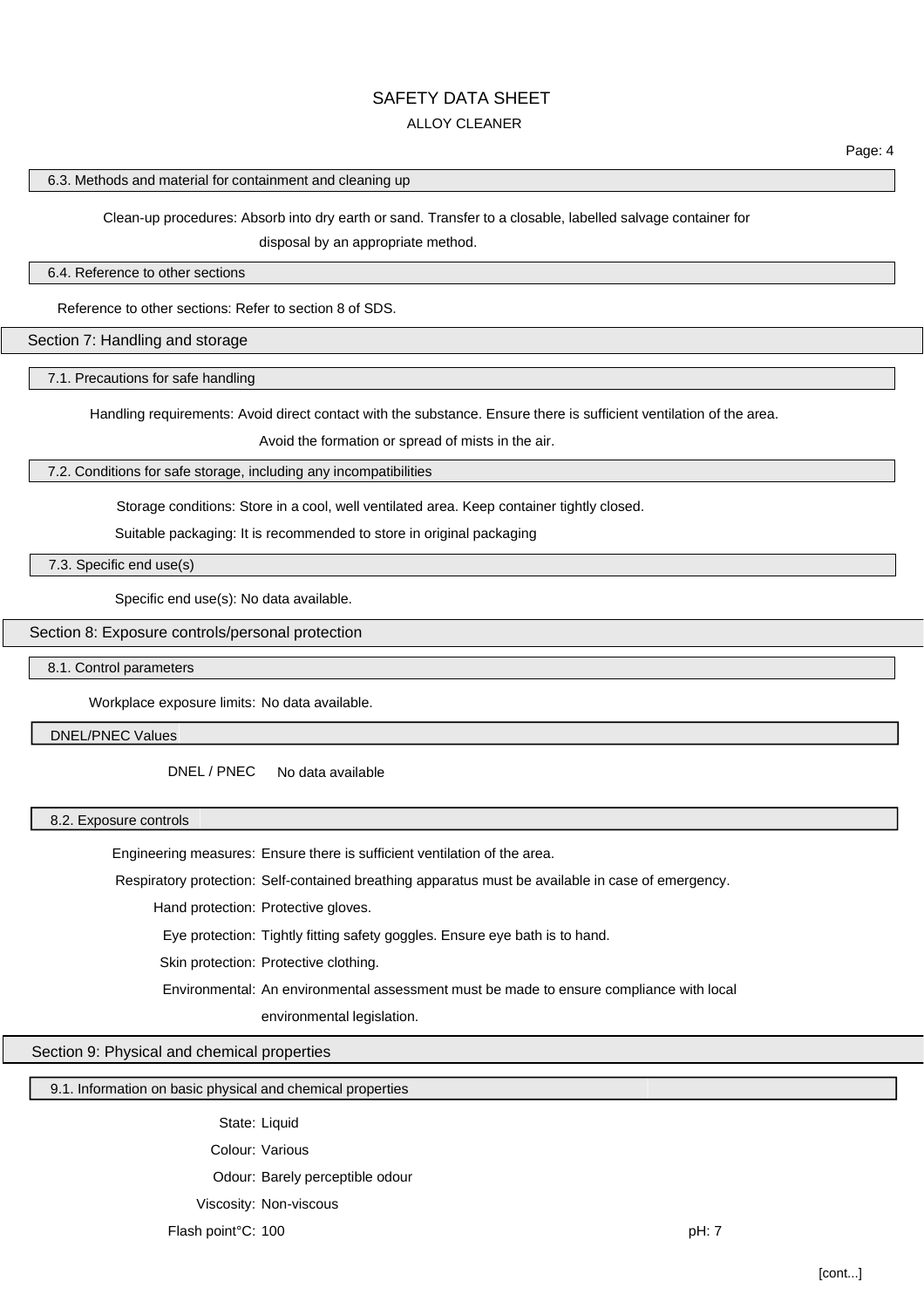## SAFETY DATA SHEET

#### ALLOY CLEANER

#### 9.2. Other information

Other information: No data available.

#### Section 10: Stability and reactivity

10.1. Reactivity

Reactivity: Stable under recommended transport or storage conditions.

10.2. Chemical stability

Chemical stability: Stable under normal conditions.

10.3. Possibility of hazardous reactions

Hazardous reactions: Hazardous reactions will not occur under normal transport or storage conditions.

Decomposition may occur on exposure to conditions or materials listed below.

10.4. Conditions to avoid

Conditions to avoid: Heat.

10.5. Incompatible materials

Materials to avoid: Strong oxidising agents. Strong acids.

10.6. Hazardous decomposition products

Haz. decomp. products: In combustion emits toxic fumes.

Section 11: Toxicological information

11.1. Information on toxicological effects

Relevant hazards for product:

| Hazard                        | Route | Basis                 |
|-------------------------------|-------|-----------------------|
| Skin corrosion/irritation     | DRM   | Hazardous: calculated |
| Serious eye damage/irritation | OPT   | Hazardous: calculated |

Symptoms / routes of exposure

Skin contact: There may be irritation and redness at the site of contact.

Eye contact: There may be pain and redness. The eyes may water profusely. There may be severe

pain. The vision may become blurred. May cause permanent damage.

Ingestion: There may be soreness and redness of the mouth and throat. Nausea and stomach pain may occur.

Inhalation: There may be irritation of the throat with a feeling of tightness in the chest.

Delayed / immediate effects: Immediate effects can be expected after short-term exposure.

Section 12: Ecological information

12.1. Toxicity

Ecotoxicity values: No data available.

12.2. Persistence and degradability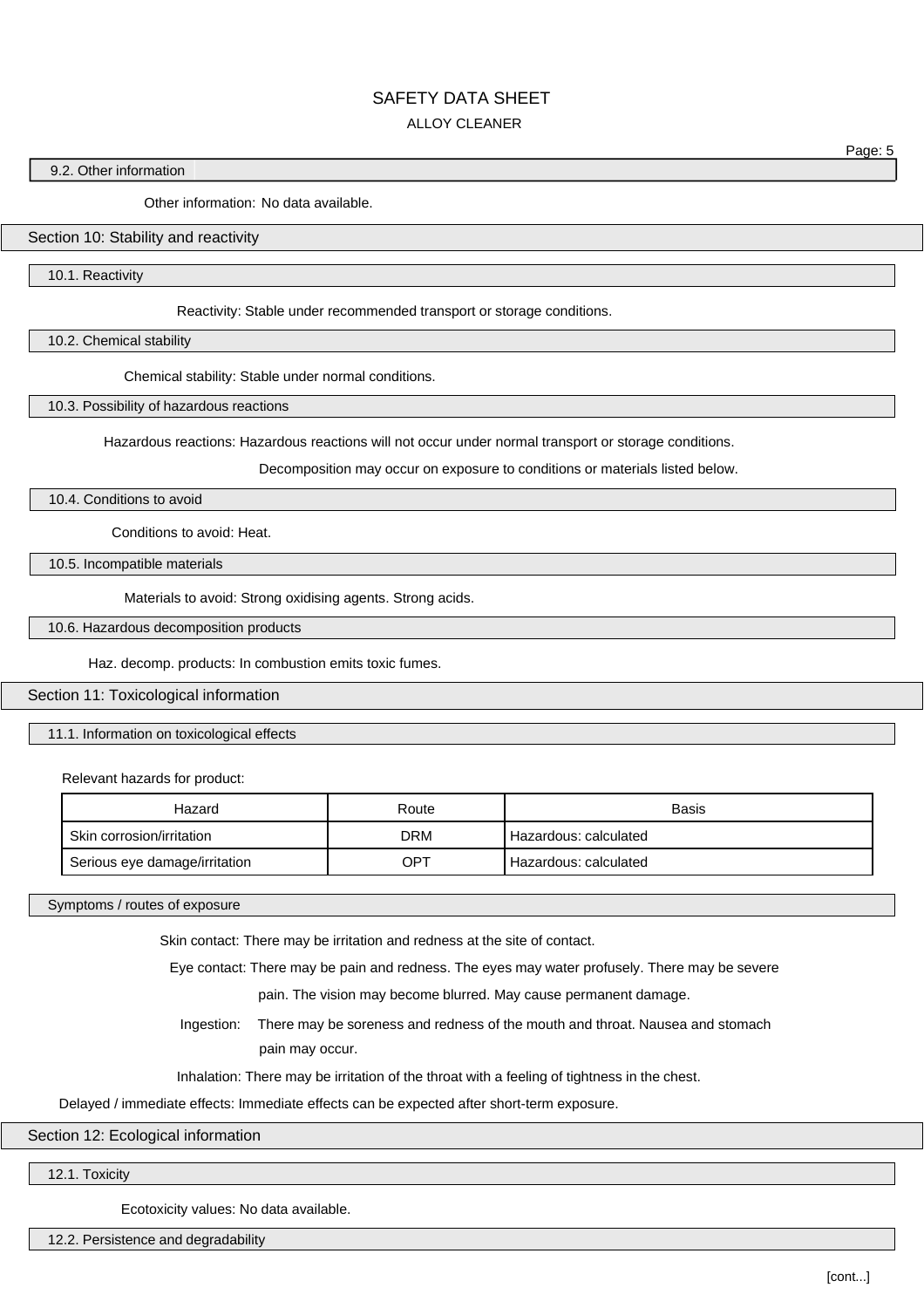## SAFETY DATA SHEET

## ALLOY CLEANER

Persistence and degradability: Biodegradable.

#### 12.3. Bioaccumulative potential

Bioaccumulative potential: No bioaccumulation potential.

12.4. Mobility in soil

Mobility: Readily absorbed into soil.

12.5. Results of PBT and vPvB assessment

PBT identification: This product is not identified as a PBT/vPvB substance.

12.6. Other adverse effects

Other adverse effects: Negligible ecotoxicity.

Section 13: Disposal considerations

13.1. Waste treatment methods

Disposal operations: Transfer to a suitable container and arrange for collection by specialised disposal

company.

Disposal of packaging: Arrange for collection by specialised disposal company.

NB: The user's attention is drawn to the possible existence of regional or national

regulations regarding disposal.

Section 14: Transport information

Transport class: This product does not require a classification for transport.

Section 15: Regulatory information

15.1. Safety, health and environmental regulations/legislation specific for the substance or mixture

Specific regulations: EU Legislation Regulation (EC) No 1907/2006 REACH. Regulation (EC) No 1272/2008 CLP.

This mixture may be classed as a detergent due to its intended use and we expect it to

comply with the biodegradability criteria as laid down in Regulation (EC)

No.648/2004 on detergents, based on details of the individual chemicals.

Guidance Notes: Wokplace Exposure Limits EH40

15.2. Chemical Safety Assessment

Chemical safety assessment: A chemical safety assessment has not been carried out for the substance or the mixture by

the supplier.

Section 16: Other information

Other information

Other information: This safety data sheet is prepared in accordance with Commission Regulation (EU) No

2015/830.

Phrases used in s.2 and s.3: H302: Harmful if swallowed.

H315: Causes skin irritation.

H318: Causes serious eye damage.